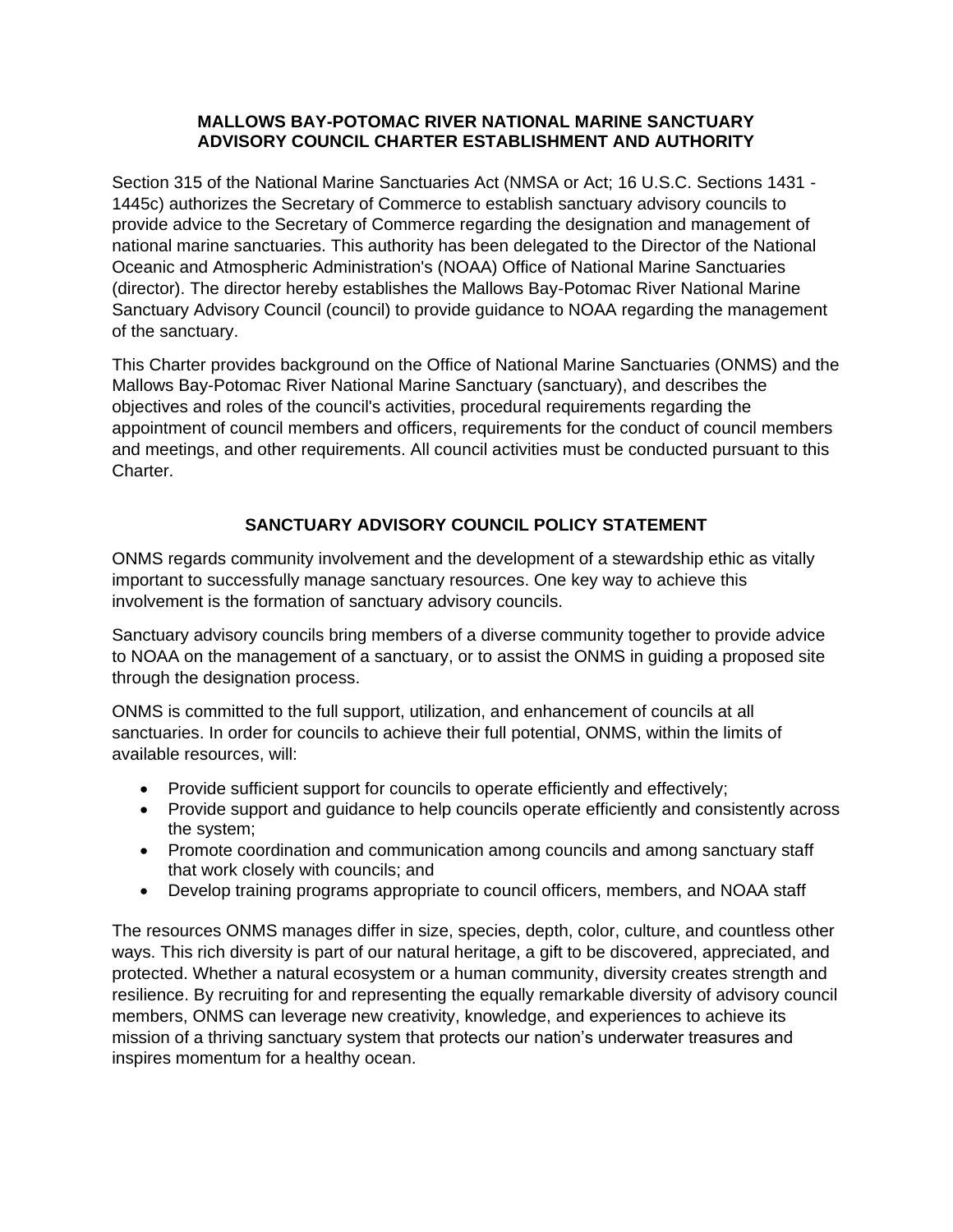### **OFFICE OF NATIONAL MARINE SANCTUARIES**

A national marine sanctuary is an area of the marine or Great Lakes environment of special significance warranting protection and management under the NMSA. As a steward of coastal and ocean resources, NOAA protects and manages the National Marine Sanctuary through ONMS.

The National Marine Sanctuary System is a network of national marine sanctuaries and marine national monuments, currently encompassing more than 600,000 square miles of ocean and Great Lakes waters. ONMS seeks to protect the extraordinary scenic beauty, biodiversity, historical connections, and economic productivity of these areas so they may continue to serve as the basis for thriving recreation, tourism, and commercial activities that drive coastal economies. Through both directed management actions and partnerships, ONMS helps ensure a healthier ocean, now and for future generations.

Vision of the ONMS:

A thriving sanctuary system that protects our nation's underwater treasures and inspires momentum for a healthy ocean.

Mission of the ONMS:

We protect treasured places in the ocean and Great Lakes.

Strategic goals and objectives of the ONMS:

- 1. Ensure thriving sanctuaries and other ocean parks.
	- 1.1 Reduce threats to key species and marine habitats.
	- 1.2 Protect significant maritime heritage resources.
	- 1.3 Promote responsible human uses.
- 2. Safeguard more underwater treasures as national marine sanctuaries.
	- 2.1 Incorporate additional nationally significant resources into existing sanctuaries.
	- 2.2 Implement designation processes for new areas.
	- 2.3 Identify additional resources of national significance.
- 3. Increase support for sanctuaries.
	- 3.1 Expand recognition of national marine sanctuaries.
	- 3.2 Increase sanctuary engagement.
	- 3.3 Create a vision for the next 50 years of sanctuaries.
- 4. Deepen our understanding of sanctuaries.
	- 4.1 Learn more about our sanctuaries.
	- 4.2 Track and predict conditions and trends.
	- 4.3 Understand the value of sanctuaries to our nation.
- 5. Ensure the office of national marine sanctuaries is a great place to work.
	- 5.1 Encourage a culture of collaboration, inclusion and respect.
	- 5.2 Increase staff satisfaction and performance.
	- 5.3 Invest in our people and their professional development.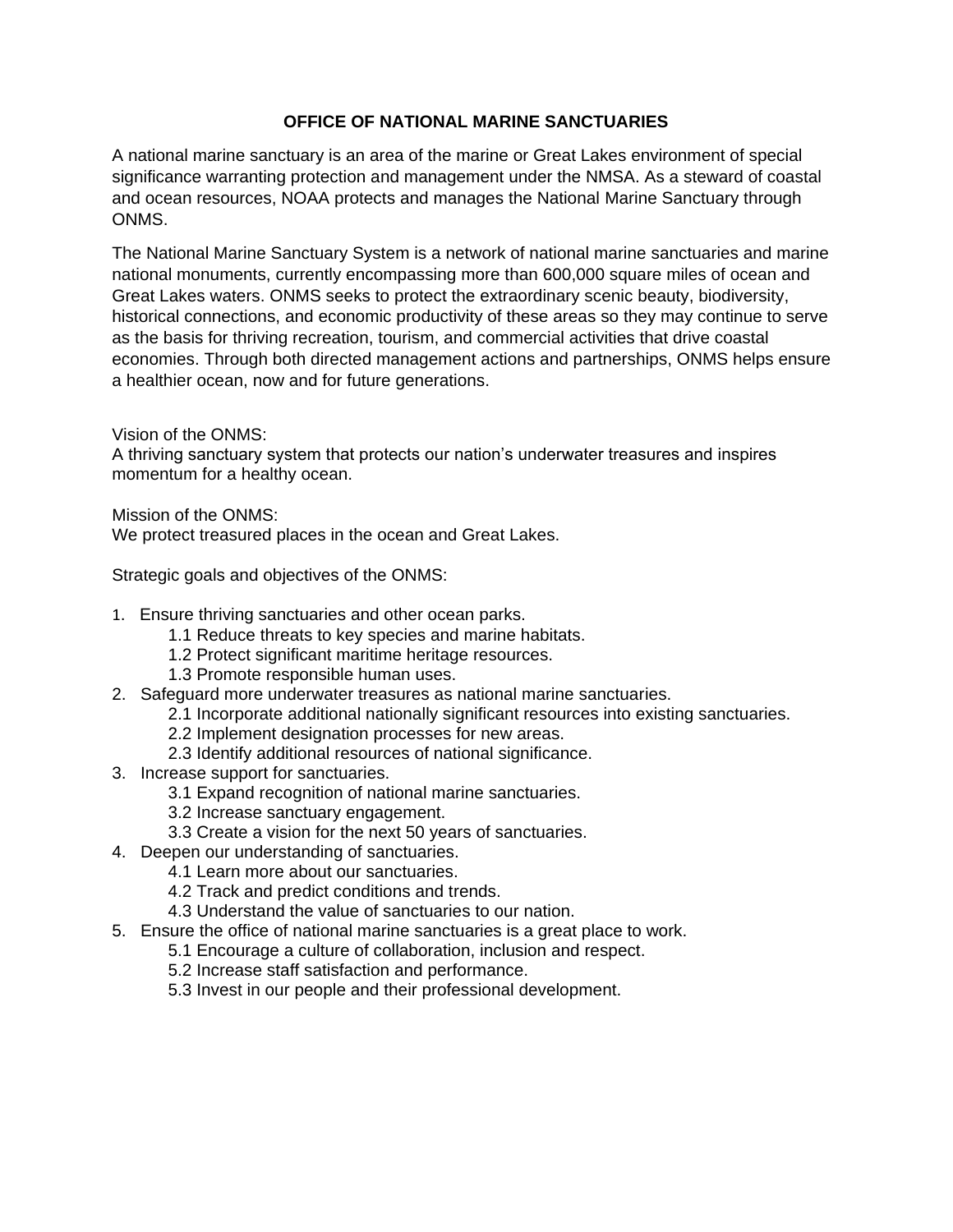### Objectives:

The Director establishes the council to provide advice on:

- Protecting natural and cultural resources, and identifying and evaluating emergent or critical issues involving sanctuary use or resources;
- Identifying and realizing the sanctuary's research objectives;
- Identifying and realizing educational opportunities to increase the public knowledge and stewardship of the sanctuary environment; and
- Assisting to develop an informed constituency to increase awareness and understanding of the purpose and value of the sanctuary and the ONMS.

# **MALLOWS BAY-POTOMAC RIVER NATIONAL MARINE SANCTUARY**

On September 3, 2019, NOAA announced the designation of Mallows Bay-Potomac River National Marine Sanctuary. The sanctuary's mission is to protect historically significant shipwrecks and related maritime heritage resources in the tidal Potomac River as well as to enhance recreational, tourism and economic opportunity.

The 18 square mile sanctuary, adjacent to Charles County MD, lies entirely within Maryland waters and coincides with the boundaries of the Mallows Bay-Widewater Historical and Archeological District in the National Register of Historic Places (NRHP). It protects the remains of more than 100 known World War I-era wooden steamships – known collectively as the Ghost Fleet – and other maritime cultural heritage assets dating back thousands of years.

NOAA, the State of Maryland, and Charles County manage the sanctuary jointly. NOAA's sanctuary management actions focus on protecting the Ghost Fleet and related maritime heritage resources. Authorities related to natural resources and their management remain with the Maryland Department of Natural Resources and the Potomac River Fisheries Commission, a multi-state agency.

NOAA will:

- Protect shipwrecks and other maritime cultural heritage resources;
- Educate and interpret the shipwrecks and maritime cultural heritage resources;
- Conduct research (inventory and document) shipwrecks and maritime cultural heritage resources;
- Enhance recreational opportunities for the enjoyment of sanctuary resources; and
- Ensure coordination and cooperation between NOAA and other relevant State, Federal and local authorities.

## **COUNCIL ROLES**

The council, in accordance with the NMSA, shall provide advice and recommendations to NOAA regarding the Mallows Bay-Potomac River National Marine Sanctuary. In addition to other topics, the council may provide advice to NOAA regarding the sanctuary's management plan; maritime heritage resources in the sanctuary; mechanisms for protecting sanctuary resources against existing and future threats; and community engagement strategies.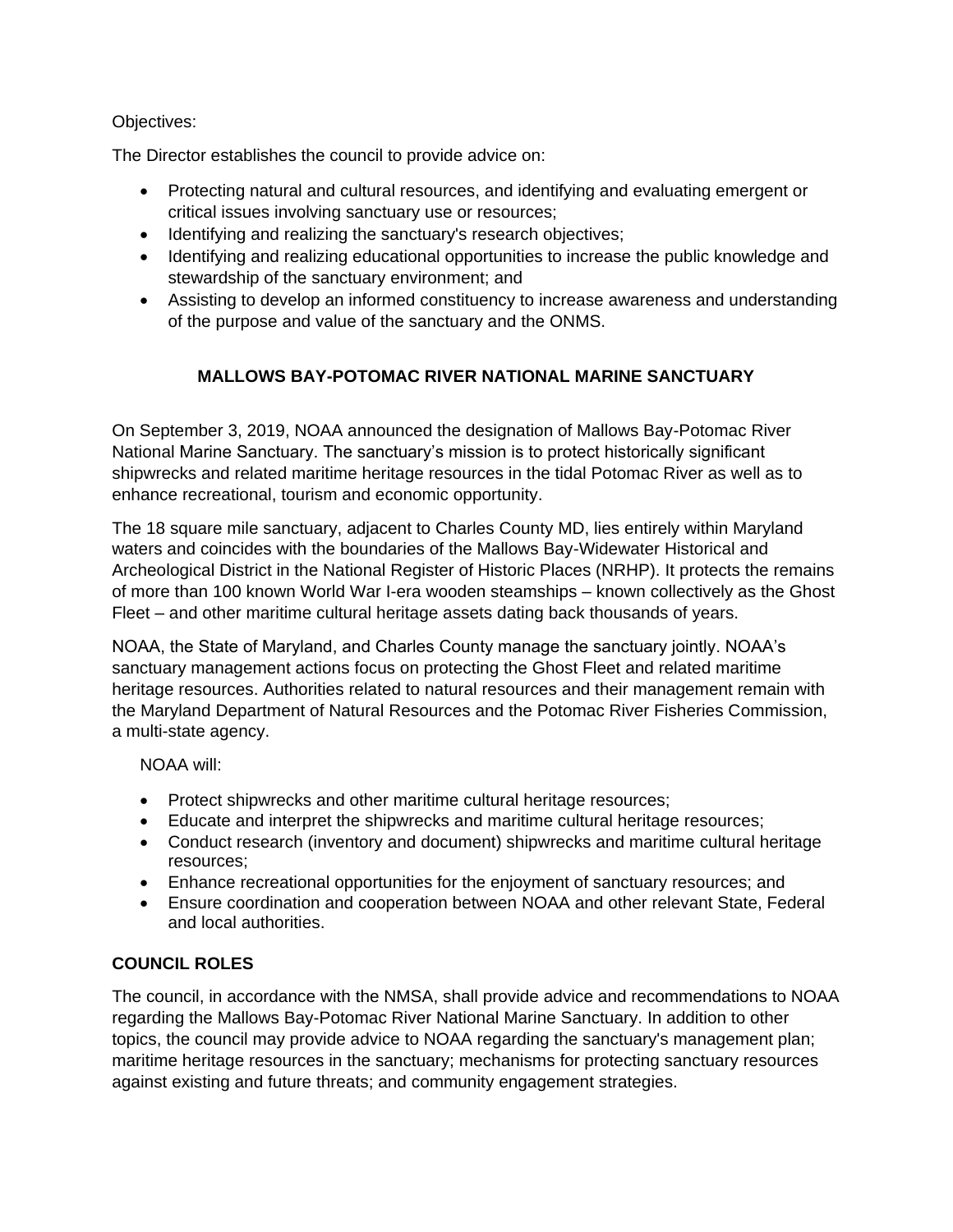- 1. The council shall draw on the expertise of its members and other sources in order to provide advice to NOAA.
- 2. Council members shall serve as liaisons between their constituents and/or communities and the sanctuary, keeping NOAA staff informed of issues and concerns, as well as providing information to their respective communities on the sanctuary's behalf.
- 3. The council may serve as a forum for consultation and deliberation among its members and as a source of advice to NOAA. Such advice shall fairly represent the collective and individual views of the council members.
- 4. The council is established to provide advice and recommendations to NOAA regarding the management of Mallows Bay-Potomac River National Marine Sanctuary. Nothing in this charter constitutes authority to perform operational or management functions, or to make decisions on behalf of the sanctuary, NOAA or the Department of Commerce.
- 5. The council may develop an annual work plan, in consultation with and approved by NOAA, to establish an agenda for specific issues and projects the council intends to address.

## **MEMBERS, ALTERNATES, AND OFFICERS**

- 1. The council shall consist of no more than 15 voting members (and associated alternates), who shall be appointed by the Director of the Office of National Marine Sanctuaries. Its membership is designed to be balanced to best represent the primary purposes and needs of the sanctuary, related to management of maritime cultural heritage resources and enhancement of recreational and tourism opportunities. Members may include: (a) persons employed by Federal and/or State agencies with expertise in management of sanctuary resources, and (b) representatives of local user groups (such local user groups may include, but are not limited to local fishing interests, conservation and other public interest organizations, scientific and educational organizations, members of the public interested in the protection and multiple use management of sanctuary resources). In doing so, membership will strive to represent a diversity of perspectives, geographic diversity, and advisory functions the council will perform. NOAA will consult with the State of Maryland and Charles County in accordance with Section 6.3 of the sanctuary management plan.
- 2. The NOAA representative may work with the council in a non-voting capacity and shall work with the chair in scheduling each meeting and approving the agenda to ensure each topic of discussion is relevant to the sanctuary. Council meetings may not be conducted in the absence of the sanctuary superintendent or his/her designee.
- 3. There are five categories of seats for which non-voting members are appointed or selected:
	- a. A NOAA representative is a non-voting member. NOAA will work with the chair in scheduling each meeting and approving the agenda to ensure each topic of discussion is relevant to the sanctuary. Council meetings may not be conducted in the absence of the NOAA representative or his/her designee.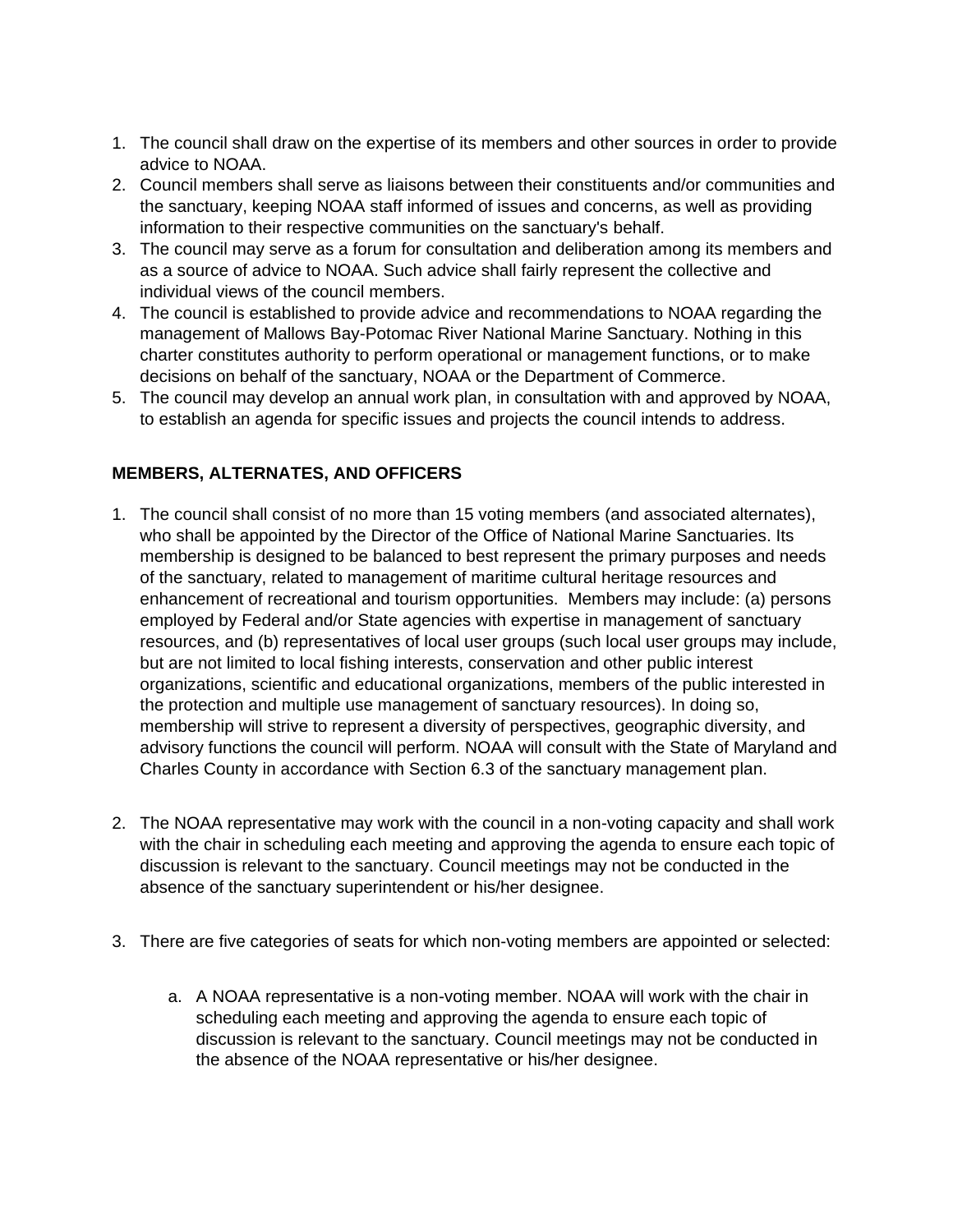- b. As joint managers of the sanctuary, the State of Maryland and Charles County MD Government are non-voting members. The State of Maryland will be represented by the Maryland Department of Planning and the Maryland Department of Natural Resources.
- c. By virtue of jurisdictions adjacent to the sanctuary, each of the following government entities shall be requested to designate one individual to serve on the council. The following government agencies shall sit on the council as non-voting members:
	- Department of Navy / Department of Defense
	- US Coast Guard
	- State of Virginia

Governmental members are appointed by their agencies and are not subject to term limitations or the competitive application process.

- An alternate (from the same government entity) of a governmental council member may attend a council meeting on occasion if the chair and NOAA representative are notified in advance of any meeting at which an alternate will represent the council member, including the name, address, and position of the individual designated. An alternate may not name another alternate.
- If a government entity decides to no longer participate as a member of the council, or fails to attend three consecutive council meetings without reasonable justification and is formally removed by the director, the NOAA representative, with the approval of the director, may invite another appropriate government entity to replace that agency on the council.
- If it is found that a governmental member of the council has violated one or more of the terms of this charter, the NOAA representative may recommend to the director that the appropriate agency be notified and requested to replace the designee. The NOAA representative may consult with the council prior to taking such action.
- Governmental members are subject to the same grounds for removal as non-governmental members.
- d. By virtue of ancestral lands and waters that overlap with sanctuary boundaries, three Indian Tribes shall be requested to designate one individual to serve on the council. The following Indian Tribes shall sit on the council as non-voting members:
	- Piscataway Conoy Tribe (Maryland)
	- Piscataway Indian Nation (Maryland)
	- Patawomeck Indian Tribe of Virginia
- e. A youth seat, defined for ages 14-17 at the time of application, will sit on the council as a non-voting member.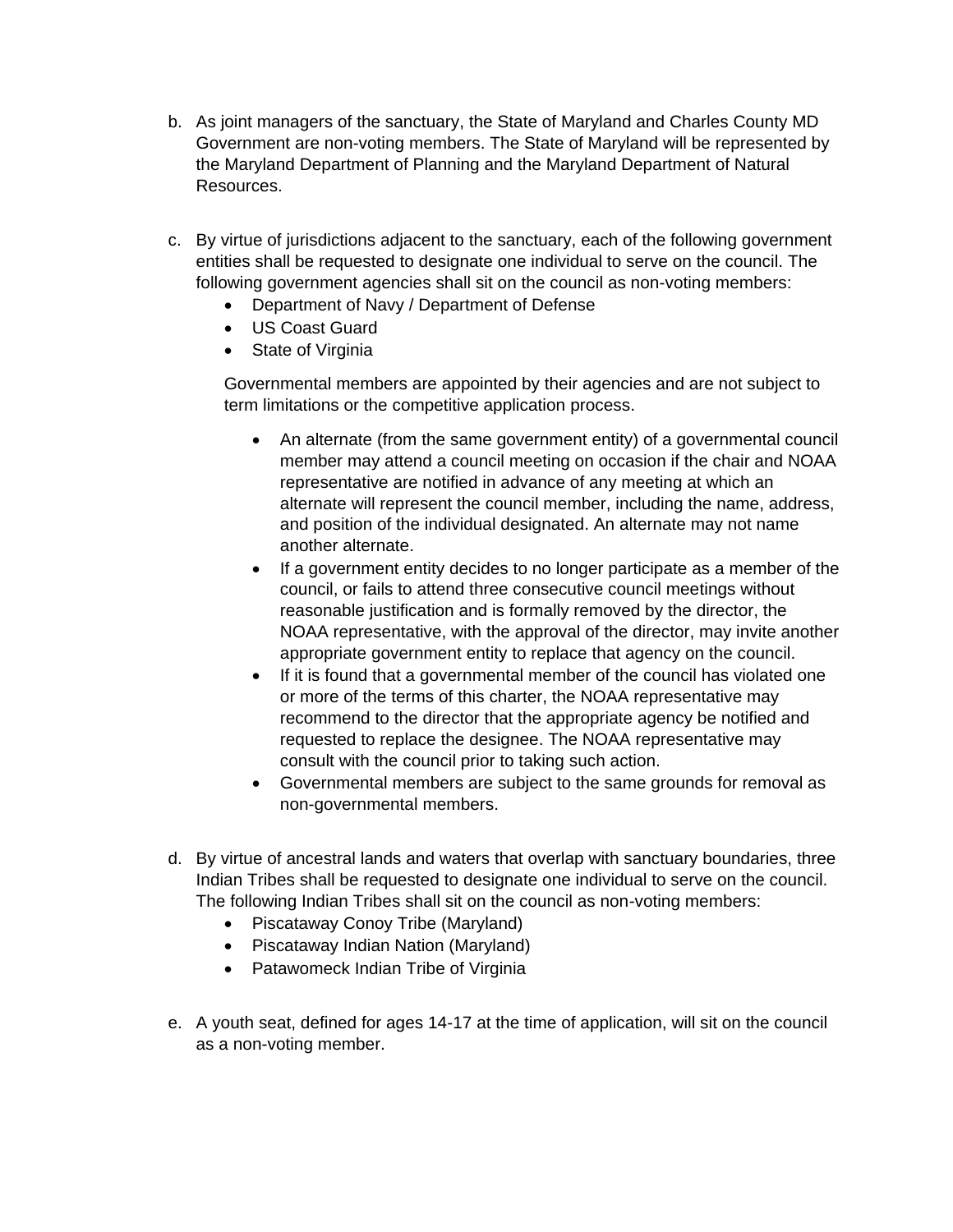- 4. There is one category of seats for which voting members are appointed. The following procedures shall govern the application, nomination, and appointment of council voting members:
	- a. Non-governmental Seats (15). A representative and alternate of each of the following activities, which are integrally affected by the management goals of the sanctuary:
		- Maritime Archaeology and History
		- Maritime Archaeology and History
		- Cultural Heritage
		- Recreation
		- Recreation
		- Recreational Fishing
		- **Business and Economic Development**
		- **Business and Economic Development**
		- Tourism and Marketing
		- Education
		- Education
		- Research, Science and Technology
		- Commercial Fishing
		- Citizen At-Large
		- Citizen At-Large
	- b. Non-governmental member terms:
		- i. Members are appointed by the Director for a term of three years, and may compete for reappointment (subject to the non-governmental term limits policy described below). If necessary, subsequent terms of appointment may be changed to provide for balanced (staggered) expiration dates. Should a nongovernmental seat become vacant, the alternate may complete the term or the vacated position could be advertised and a replacement appointed as specified below. The newly appointed member shall serve for a full term beginning on the date of his/her swearing-in by the NOAA representative.
		- ii. The exact end date of their term is determined by the next scheduled recruitment period that takes place after a member serves their full term.
		- iii. The council membership recruitment process shall take place on a rolling basis, as seats become vacant or terms are completed. If qualified, the same individual may apply for another seat on the council once they are term-limited on their present seat. A yearly notice for recruitment will be placed in the Federal Register.
		- iv. Members are limited to three consecutive three-year terms on the council in the same seat, unless the director has granted a waiver to this limit. The director will consider waivers to this limit on a case-by-case basis and in a manner provided by the ONMS policy.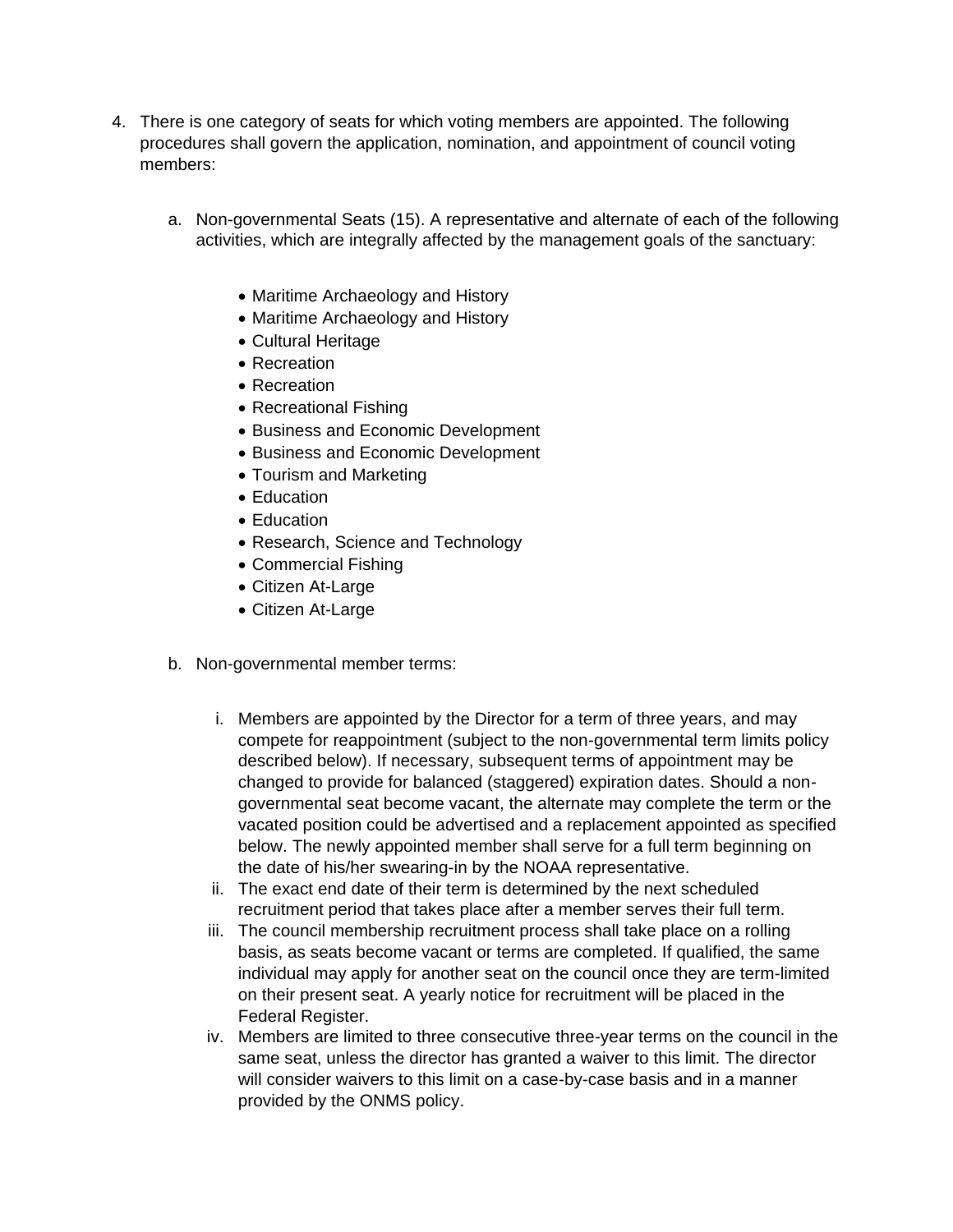- v. The newly appointed member shall serve for a full term beginning on the date of his/her swearing-in by the NOAA representative.
- vi. See ONMS complete term limits policy, and waivers to that policy, in the National Marine Sanctuary Advisory Council Implementation Handbook, Appendix 19 "Policy to Limit Consecutive Term Limits Non-governmental Council Members".
- c. Members serve at the discretion of the Director. The NOAA representative may recommend to the Director the removal of a non-governmental member of the council on any of the following grounds if that member:
	- i. Is convicted of any felony offense;
	- ii. Is found to have violated any of the following laws or regulations promulgated thereunder: the National Marine Sanctuaries Act, Marine Mammal Protection Act, Migratory Bird Treaty Act, Endangered Species Act, Magnuson-Stevens Fishery Conservation and Management Act, or another environmental law for which NOAA or another federal agency has jurisdictional responsibility;
	- iii. Is found to have violated state environmental laws or regulations;
	- iv. Is found to have violated national or state laws or regulations protecting cultural resources;
	- v. Is determined to have abused his or her position as a member of the council (including but not limited to use of council information for personal gain; use of council position to advance a personal agenda or harm another member of the council or of the community: misrepresentation of, or spreading misinformation about the council or the sanctuary; and refusal to recuse himself or herself if so requested by the NOAA representative and/or chair in a matter in which the member has a conflict of interest):
	- vi. Has a change to the professional affiliation(s) and/or personal circumstances that comprise a significant portion of that member's qualifications for being a member of the council:
	- vii. Misses three consecutive meetings without reasonable justification;
	- viii. Disrupts on more than one occasion council meetings in a manner that interferes with the council conducting its business; or
	- ix. Violates any term of this charter. NOAA may consult with the council prior to taking such an action.
- d. As each non-governmental seat becomes vacant and the process for selection of a new member is conducted, the NOAA representative shall recommend to the Director the member and an alternate from among the top three candidates resulting from the review process. The alternate shall have all the rights of the member at such times the alternate is officially substituting for the member. The chair and the NOAA representative shall be notified by the member before an alternate officially attends a meeting. The alternate may also be appointed, without going through a competitive process, to complete a primary member's term if that member resigns or is removed. An alternate may not name another alternate.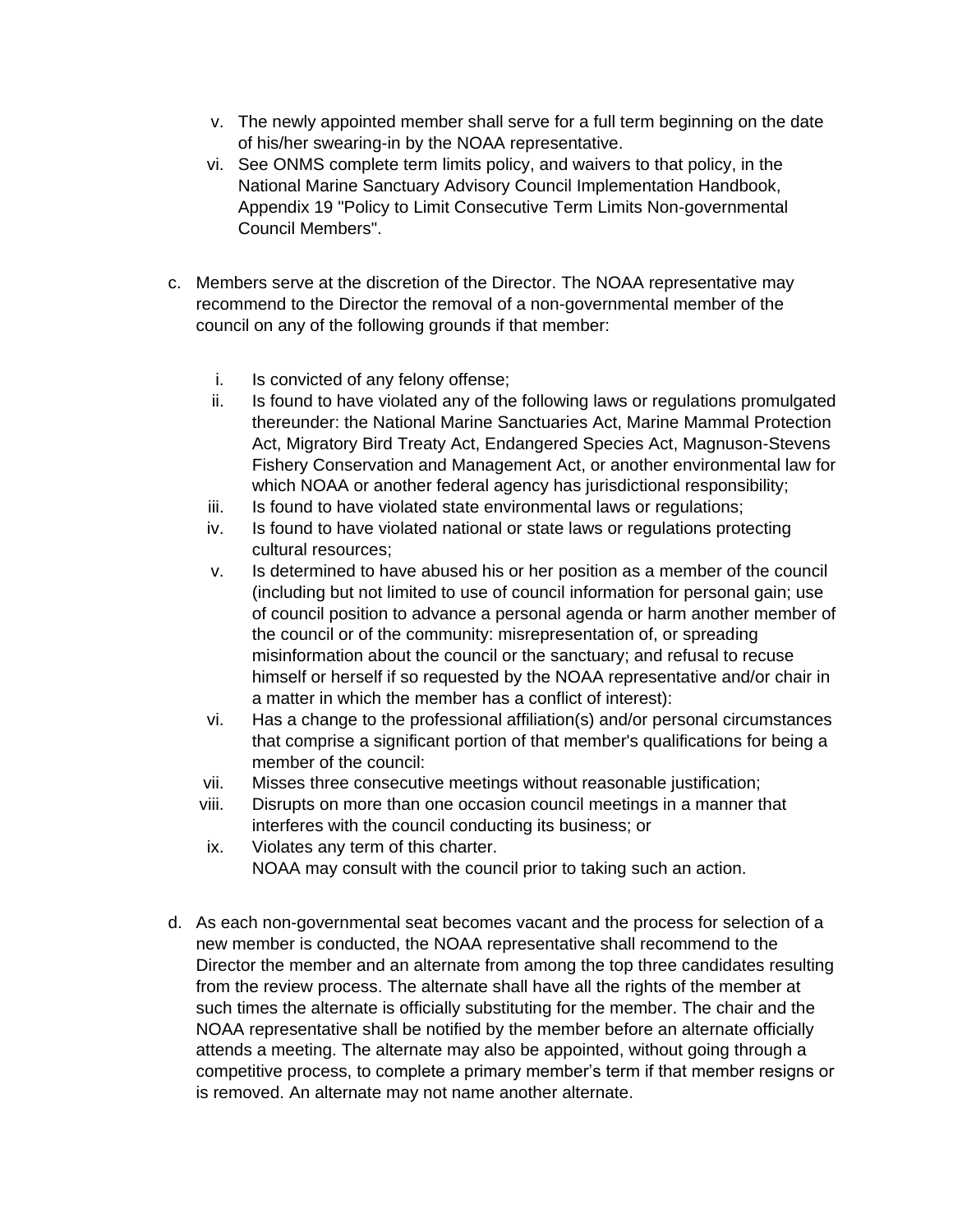- 5. Members accept the responsibility of attending council meetings. In the event the member cannot attend, the designated alternate member will represent the member.
- 6. Council Officer Elections and Terms:
	- a. The council shall elect one member to serve as chair, and one member to serve as vice-chair. The vice-chair shall act as chair in the absence of the chair. Terms of the chair and vice-chair are two years. The chair and vice-chair may serve a maximum of two consecutive terms if reelected.

A chair or vice-chair may leave his/her term to run for another council officer position if desired. If the chair or vice-chair is elected to a new position, the council shall nominate and elect a new representative for the vacated position. Council members, including non-voting members, may nominate individuals for the council officer positions (except the NOAA representative and/or their designee). Any primary member of the council, including government seats and non-voting seats (with the exception of the NOAA representative) may be nominated and elected as a council officer. Election for all positions is by majority vote of all council members), including the non-voting members, and votes shall be made by written ballot. Members who will not be present at the time of the election may submit their vote in writing to the NOAA representative prior to the meeting.

If a council officer resigns, the council should hold an election at the next regularly scheduled council meeting. If the newly elected individual feels comfortable they may begin serving in their position immediately upon being elected, otherwise they may begin serving at the next meeting. If the chair resigns, the vice chair acts on their behalf until the new chair assumes their position. If the vice-chair resigns, the position may remain vacant until the new vice chair assumes their position.

In extraordinary circumstances, if both council officers resign at the same time, the council can agree to allow another council member to serve as interim chair until the new officers are elected; new officers should be elected at the next scheduled council meeting.

- b. Roles of Council Officers:
	- i. Chair: The chair schedules and sets agendas for all council meetings with the approval of the NOAA representative, presides over all meetings of the full council and ensures that meetings are run according to accepted meeting practices, signs all correspondence and documents authorized by the council, and generally represents the council's interests and concerns to the public. The chair also continues to fulfill the general roles that all council members fill, including representing the interests of their constituents.
	- ii. Vice-Chair: The vice-chair serves as chair in the absence of the chair and assists as necessary in performing executive duties of the council. The vice-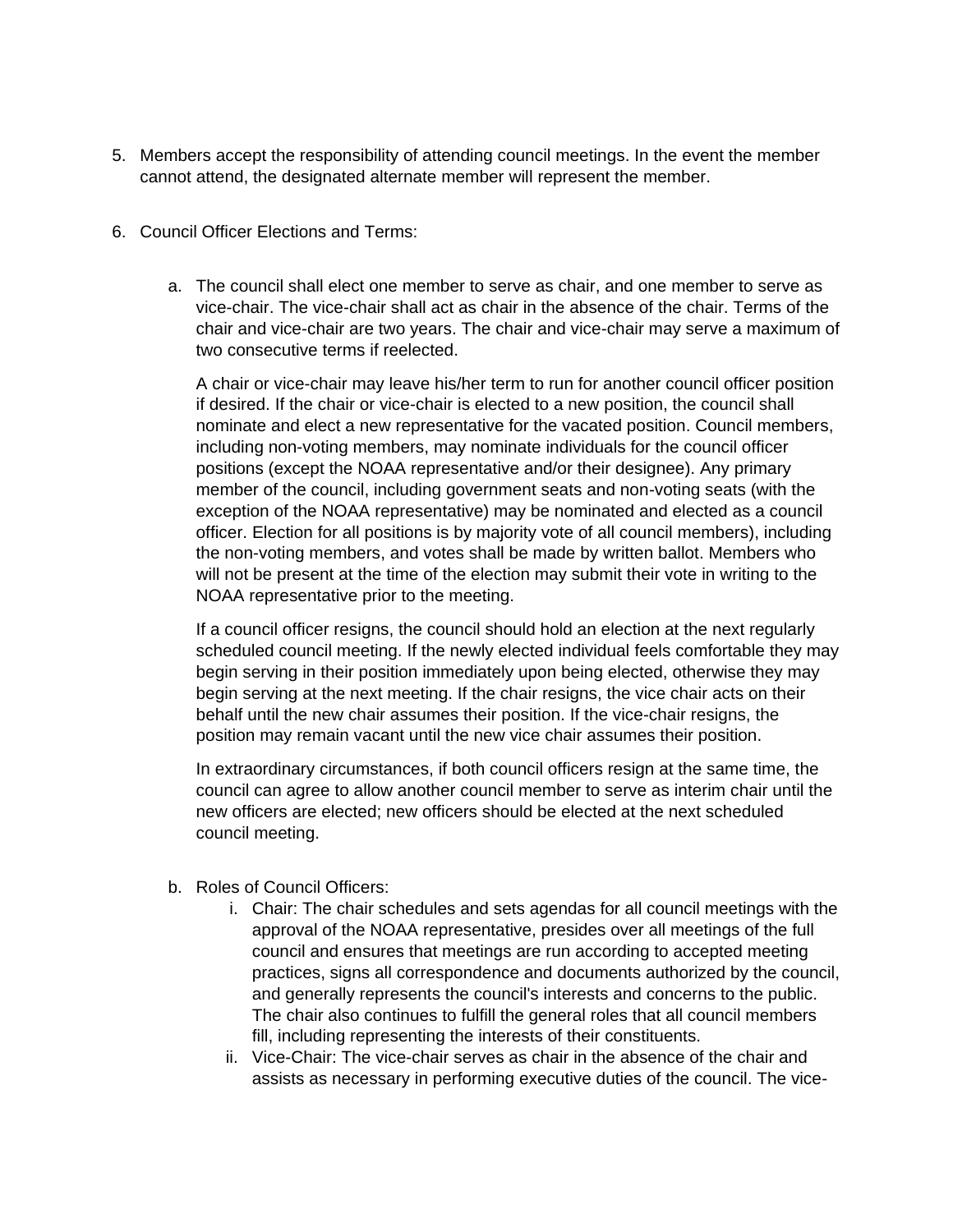chair also continues to fulfill the general roles that all council members fill, including representing the interests of their constituents.

### **APPOINTMENTS**

Recruitment and appointment of non-governmental council members shall follow the process outlined in the ONMS Sanctuary Advisory Council Implementation Handbook (currently Part II: Policy and Procedural Guidance, section C.2, Selection of Non-Governmental Members). Public notice shall be provided as to the vacancy of constituent group seat(s) and at-large representatives. Applications for ensuing terms for vacant seats shall be submitted to the NOAA representative directly. Copies of all applications and nominations for each seat will be submitted by the NOAA representative to the preliminary review panel to obtain recommendations on selections. Any preliminary panel member that has a conflict of interest (financial, personal, self-nomination, etc.) shall recuse him/herself from making a selection for the vacant seat. Selection from among those recommended by the panel, or from among other applicants or nominees, shall be made by the NOAA representative with the approval of the director. The NOAA representative may choose to re-advertise the vacant seat(s) if adequate candidates are not available after the first recruitment process. In all cases, submission of written statements of particular interest, qualifications, and experience shall be requested. Guidelines for applying shall be supplied at the appropriate time.

#### **ADMINISTRATION**

- 1. Members of the council shall serve without pay except that each member may receive travel expenses, including per diem in lieu of subsistence, in accordance with sections 5702 and 5703 of Title 5, U.S.C., for travel to and from official council meetings. Reimbursement is at the discretion of the NOAA representative and dependent upon budgetary considerations and constraints. No members of working groups or subcommittees (defined below) may receive travel expenses for their group activities or meetings, in accordance with the ONMS Sanctuary Advisory Council Implementation Handbook (currently Part II, section B.6, Council Subunits). Travel expenses for governmental members of the council may be provided by their own agencies.
- 2. The ONMS may make available such staff, information, administrative services, or assistance as the NOAA representative determines are reasonably required to enable the council and its subcommittees/working groups to carry out their functions.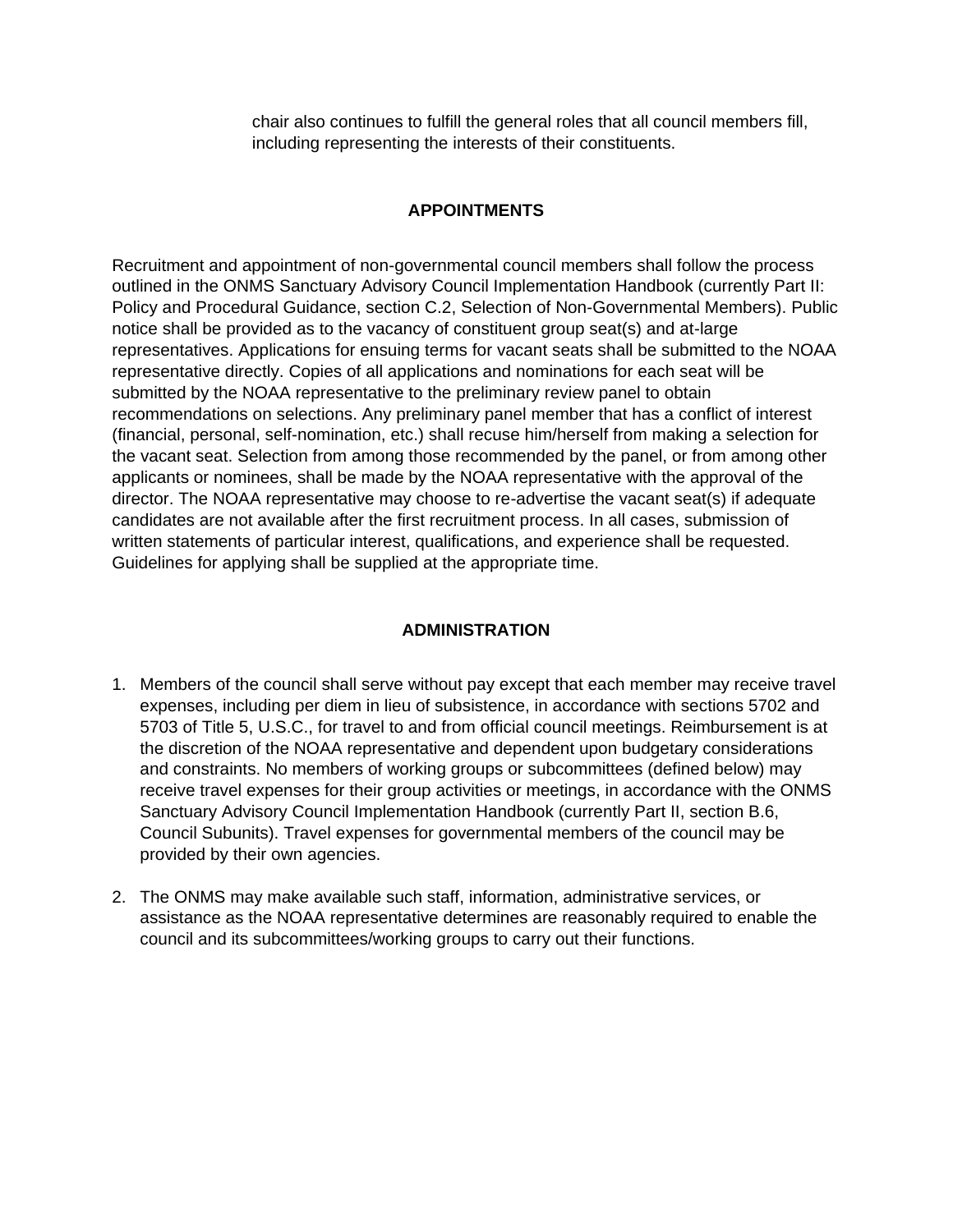### **OPERATION**

### 1. Meetings

- a. Meetings are held at the call of the chair and the NOAA representative.
- b. Decisions (e.g., recommendations) made by the council shall be made by majority vote of those present, provided there is a quorum (one more than half of the voting members). A recorded vote may be requested by the chair or the NOAA representative. In a member's absence, an alternate member shall assume the rights and privileges of the member for the purposes of a quorum.
- c. Each meeting shall be open to the public.
- d. Interested persons shall be permitted to present oral or written statements on items on the agenda, or other pertinent topics.
- e. Emergency meetings may be held at the call of the chair or presiding officer and the NOAA representative.
- f. Timely notice of each council meeting, including the time, place, and agenda of each meeting, shall be provided to the local media and additional notice may be given by such other means as will result in appropriate publicity to interested groups. This requirement shall not apply to workshops scheduled by the council to address strategic planning, administration, or specialized technical issues. The council may not vote at any meeting for which the above public notice has not been issued. The council may not vote on any agenda item for which notice was not provided.
- g. The council shall meet as frequently as necessary, not to exceed once per month (the meetings should be in different months, but do not have to be precisely 30 days apart) for voting meetings, but at least once every six months. The council meeting place may be rotated among various locations adjacent to the sanctuary and meeting sites shall be chosen to accommodate anticipated public attendance and be reasonably accessible to those interested in attending.
- h. Minutes of each meeting shall be kept by a person specified by the NOAA representative and contain a summary of attendees and matters discussed; such minutes shall be available to the public.
- 2. Procedures for Providing Advice: The following procedures shall be used to provide advice:
	- a. The council may provide advice on a sanctuary related issue or topic to the NOAA representative. Requests for information, assistance, or advice from the ONMS, other NOAA offices, or other agencies shall be made in writing and be coordinated through the NOAA representative.
	- b. Any matter that a council member wishes to raise to the attention of the sanctuary shall be brought to the attention of either the NOAA representative or the council chair so that it might be placed on the agenda as a discussion topic. The NOAA representative and the council chair shall discuss topics for the agenda. The NOAA representative approves a topic to be placed on the agenda.
	- c. The council shall provide advice directly to the NOAA representative via a written recommendation or a motion passed by the council and be reflected in the minutes. Draft recommendations and verbal discussions shall be considered by the NOAA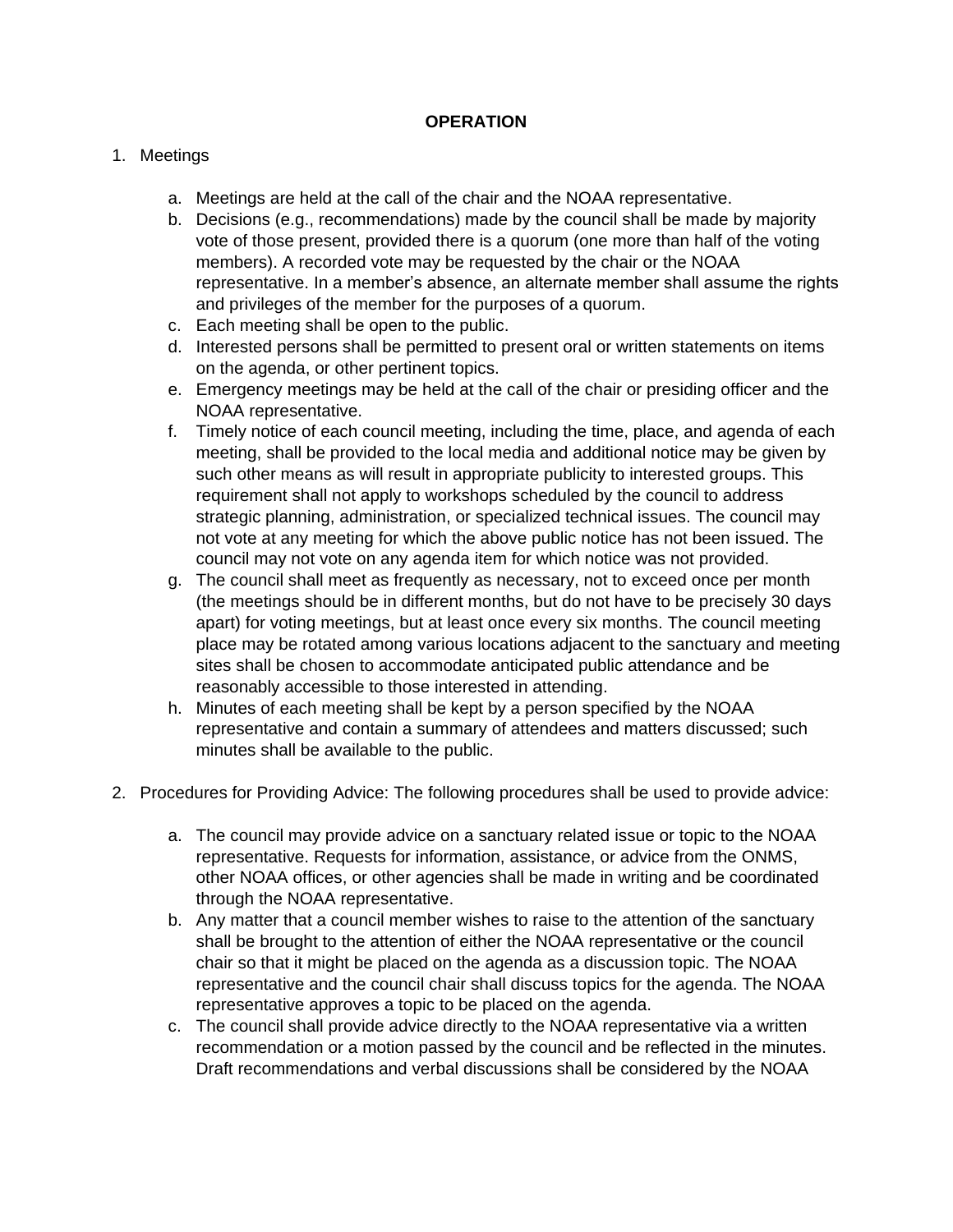representative as additional background information and shall be included in the minutes.

- d. Any advice, correspondence, or information the council wishes to offer or express beyond the NOAA representative shall be voted on and approved by the council prior to sending. Because the council was established specifically to provide advice to the Secretary, and operates through the NOAA representative, the NOAA representative must also approve any advice, correspondence or information that goes outside the sanctuary prior to sending.
- e. The council shall base its advice on a vote of the council with negative votes and abstentions, noted or on consensus reached during discussion with minority opinions noted. A quorum shall be present when the vote is taken or a discussion to reach consensus is conducted.
- f. Any information or advice resulting from discussions in subcommittees or working groups that is requested by the council shall be presented to and considered by the full council and as appropriate incorporated into the council's recommendation to the NOAA representative. If the council does not incorporate information or advice of a subcommittee or working group, it shall inform the NOAA representative and explain in its advice or information the reasons for not incorporating the subcommittee's or working group's advice or information.
- 3. Conduct of Individual Members
	- a. Council members are expected to be familiar with the processes and regulations governing the sanctuary and to keep themselves informed of sanctuary-related events and issues. Expectations include regular meeting attendance and familiarity with the council charter and the ONMS Council Implementation Handbook.
	- b. When speaking to the public or writing about any matter regarding the sanctuary in a document for distribution beyond council membership, the NOAA representative, or NOAA staff, a member shall clearly distinguish those recommendations, opinions, or positions officially adopted by the council as a body from those he or she may have as an individual. In no case shall a member represent individual opinions as those of the council, the NOAA representative, NOAA staff, or NOAA.
	- c. Any council member that has an interest (financial, personal or business interest) in any matter before the council or a subcommittee or working group shall identify such interest prior to discussion and voting on such matter. No member shall cast a vote on any matter that would provide a direct financial benefit to that member or otherwise give the appearance of a conflict of interest under federal law. An affected member who may not vote on a matter may participate in council deliberations relating to the decision after notifying the council of the voting recusal and identifying the interest that would be affected. These same guidelines apply to members of working groups who are not members of the council.
	- d. All council members are expected to conduct themselves in a civil fashion, showing courtesy and respect to other council members, NOAA staff, and any other individuals present at the meeting.
	- e. Any sanctuary advisory council member that has entered into a professional relationship (i.e. contractual, financial, service, business, etc.) with the sanctuary, NOAA, or another council member, shall provide written detail and notice to the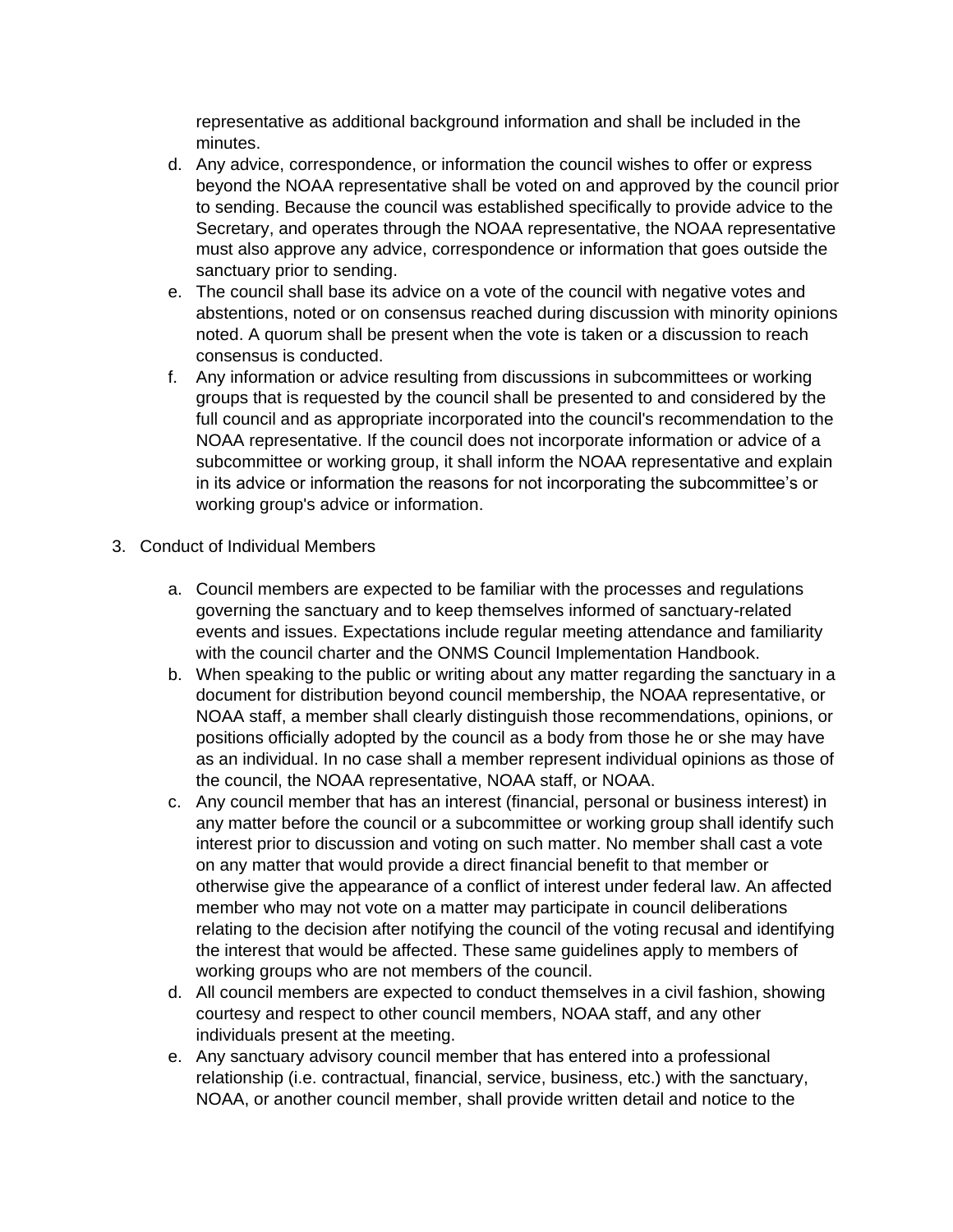NOAA representative within 30 days of the establishment of that relationship. Written notice of said relationship shall be provided to all council members by the NOAA representative within 30 days of either 1) receipt of such written notice from a council member, or 2) establishment of a professional relationship by a council member with the sanctuary. The establishment of such a professional relationship shall be recorded in the public record of the council at the end of the minutes of the next council meeting following said notice. The NOAA representative, also shall forward the written detail and notice to the Director of the ONMS. The Director of the ONMS shall review and determine if the SAC representative should be disqualified from further service.

- 4. Conduct of the Council as a Body
	- a. Any correspondence or other written documents that are intended to speak for the council as a body shall be coordinated with, and approved by, the chair and the NOAA representative prior to sending.
	- b. The following disclaimer shall be placed in all documents and communications originating from the council: "The council is an advisory body to the NOAA representative. The opinions and findings of this publication do not necessarily reflect the position of the Mallows Bay-Potomac River National Marine Sanctuary or the National Oceanic and Atmospheric Administration."
- 5. Council Letterhead

The council shall, with the assistance and approval of the NOAA representative, design and use its own letterhead. All correspondence from the chair or other members of the council, or the council as a body, shall be on this letterhead. The council shall not use official NOAA or DOC letterhead for any correspondence or other purpose.

- 6. Subcommittees and Working Groups
	- a. Subcommittees: The chair, in consultation with the council as a whole and with the concurrence of the NOAA representative may establish such subcommittees as necessary to fulfill the council's duties. Subcommittees shall be composed solely of members of the council; at the NOAA representative's discretion, alternates may also serve on subcommittees. The subcommittee must be chaired by a voting member of the council. Subcommittees shall be recognized as official subunits of the council. Subcommittees are subject to all requirements of this charter.
	- b. Working Groups: The chair, in consultation with the council as a whole and with the concurrence of the NOAA representative, may establish working groups for specific purposes or topics that need focused attention that cannot be accomplished by a subcommittee. Their work will be limited to functional areas and discrete issues relating to individual sanctuaries. Working groups may be composed of members and alternates of the council and persons outside the council. Working groups shall be chaired by a voting member of the council and shall function under the purview of the council. Working groups established by the council to address specific issues